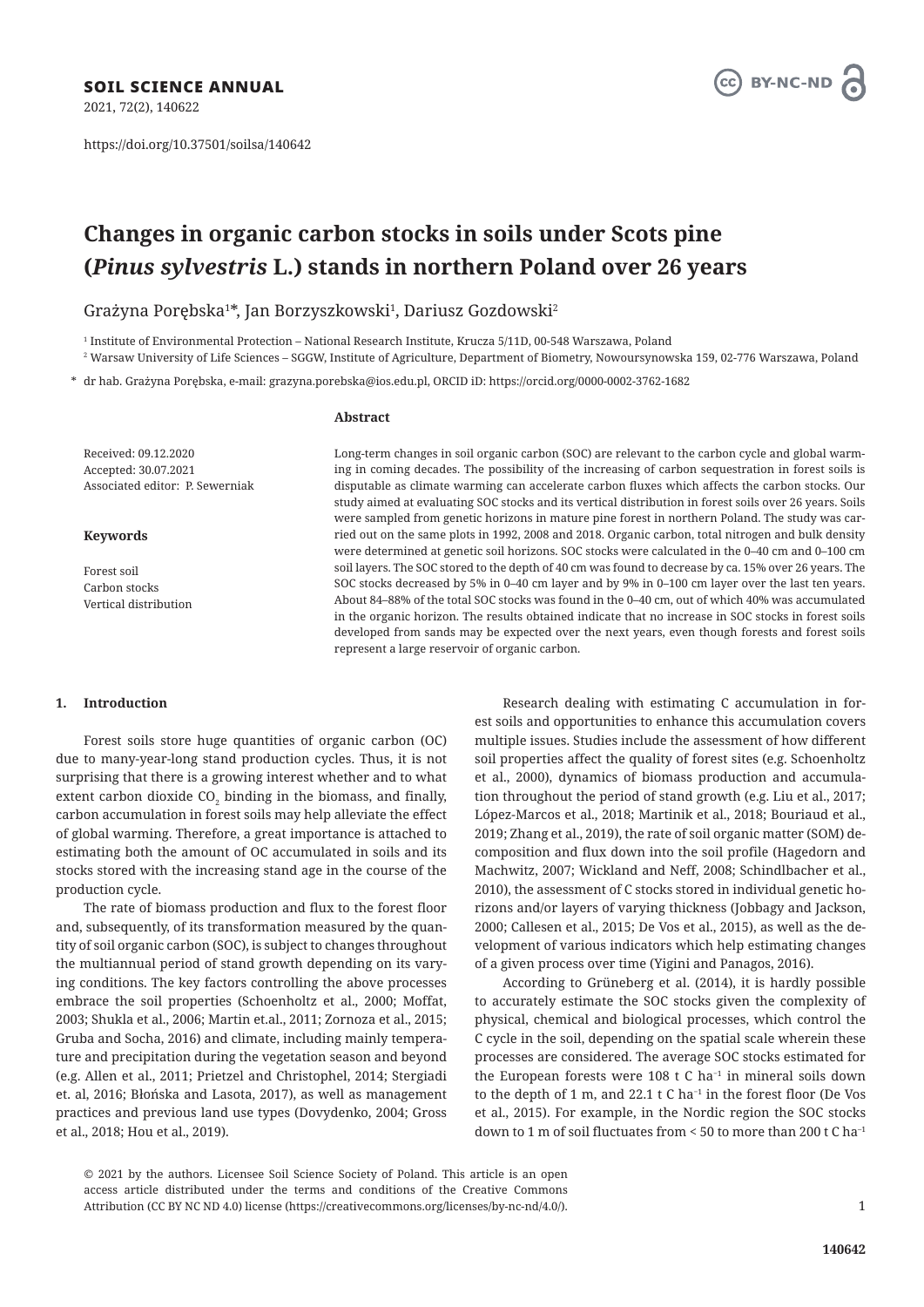(Gundersen et al., 2014), and it was increasing with the growing temperature from the north to the south of country. The results obtained by various authors also differ regarding the profile distribution of SOC in forest soils (Jobbagy and Jackson, 2000; Rumpel and Kögel-Knabner, 2011; De Vos et al., 2015).

Our earlier studies showed that the SOC stocks distribution in soils of pine forests depends on the habitat and soil type (Ostrowska et al., 2010; Porębska and Ostrowska, 2013). In Poland, the SOC stocks down to the depth of 1 m vary from ca. 40 to 120 t ha–1 in different pine forest sites depending on the quality of stands examined. At the same time, we noted that despite the passing of 30 years, i.e. change in the age of stands from 50–55 to 80–85 years, the SOC stocks in soils did not increase. Contrastingly, some declining trends were observed (Porębska and Ostrowska, 2013). Thus, we concluded that the lack of SOC stocks increase in soils over the ca. 30-year period might be due to unfavourable growth conditions (water and nutrient deficit) and to the variability of the conditions in different regions of Poland.

There are very few studies in the literature documenting long-term changes in the SOC stocks in the soil profile. Therefore the objective of this study was to analyze the changes in soil SOC stocks in the pine forest over 26 years. The study was carried out on the same plots as in the past, for the same soil type and in this way, we aimed to assess whether the SOC stocks changed with the age of the stand and to assess its vertical distribution over time.

#### **2. Materials and methods**

#### **2.1. Study sites**

The study was carried out in the Przymuszewo Forest Inspectorate in Tucholskie Forests, situated in the Middle Pomerania of northern Poland. The area is covered with glaciofluvial sands and gravels forming an outwash plain of the Brda river in the forefront of the moraine zone of the Pomeranian stage of northern Poland's glaciation. The geomorphologically uniform area is built by 25 m thick sand and gravel layers deposited on several ten-meter-thick layers of boulder clays. The relief may generally be characterized by two lobes, western and eastern, of a weakly undulating surface of the outwash plain, and a fragment of a deeply incised postglacial tunnel valley, filled with waters of the Gardliczno and Nawionek lakes. Varying in size kettle holes are encountered in the north-eastern part of the study area (Borzyszkowski, 1993a). The soil cover of the study area is typical of many outwash plain areas in Poland. There dominate soils developed from postglacial sandy-gravely sediments whose morphology varies only slightly owing to the land relief. The groundwater in sands and gravels occurs at the depths between 10 and 20 m and, locally, even deeper (Borzyszkowski, 1993b).

The study area embraces ca. 600 ha located between the following coordinates 53°54'45"– 53°53'35"N latitude and 17°31'15"– 17°33'32"E longitude. Comprehensive studies of soils and stands were conducted in the years 1990–1992 (Integrated Monitoring Station Bory Tucholskie Forest, 1993), offering baseline for other studies, which were continued under various aspects over the

**140642**

following years. In this work, we focused on the accumulation of organic carbon in one soil type, which is widespread in the area examined and also in other coniferous forest habitats in Poland. In 2018, we established 10 study sites in the close vicinity of the sites selected in the years 1992 and 2008. All the soils examined were dominated by sand (more than 80%) with a humus layer of 2–7 cm and according to WRB (2014) were classified as Albic Brunic Arenosols (Dystric). All the study sites were located within the coniferous forest (CF) site under the 75–90-year-old stand with Scots pine (*Pinus sylvestris* L.) as a dominating species (*Leucobryo-Pinetum*, Mat. 1962). Vegetation are mainly phytocoenoses pine forest, developed as replacement communities in pine monocultures used as a way of managing forest areas for approx. 200 years (Sienkiewicz 1993). Historically, the Tucholskie Forests have been managed for pine plantations for a couple hundreds of years. The mean annual temperature was 7.5°C in 1992, 8.3°C in 2008 and 9.1°C in 2018, while the annual precipitation: 511 mm, 582 mm and 520 mm, respectively.

# **2.2. Soil sampling**

Ten soil profiles down to the depth of 1 m were dug at following divisions: 102a, 118b, 122a, 123c, 139c, 141c, 145a, 163a, 164c and 166d. We described the morphology of each profile and measured the thickness of genetic horizons. The soil was sampled from each profile from individual genetic horizons (Ofh, AE, Bv, BvC and C), including undisturbed structure samples collected into 100 cm3 stainless steel cylinders to determine bulk density.

# **2.3. Soil analysis**

Bulk density (BD) was determined by the weight method in the structurally undisturbed samples collected from soil genetic horizons. Soil texture was determined by the aerometric method (Ostrowska et al., 1991).

Soils samples air-dried at room temperature were passed through the 2 mm sieve. The content of soil carbon was determined in powdered samples using TOC-5000A autoanalyzer (Shimadzu model), with ignition at 1000°C (in 2018 and 2008). In 1992, the content of soil carbon was determined by Tyurin method. The principle of Tyurin method is an oxidation of soil organic carbon with excess potassium dichromate in a concentrated sulphuric acid. Non-consumed potassium dichromate is determined by redox titration with ferrous ammonium sulphate. As no inorganic carbon was present in the samples, all measured soil carbon was assumed to constitute soil organic carbon (SOC). The content of total nitrogen (TN) was determined by Kjeldahl method, while pH in  $\text{H}_2\text{O}$  in the 1:2.5 soil:water suspension.

The soil C contents determined by Tyurin method were recalculated to the contents detected with the use of dry combustion method, by applying a conversion factor of 1.05 provided by Jankauskas et al. (2006), according to which a paired power regression among these methods was  $r^2$  = 0.947.

The organic carbon stocks in the 0–40 cm layer were obtained by multiplying the carbon content, soil bulk density and thickness of individual horizons encountered in that soil layer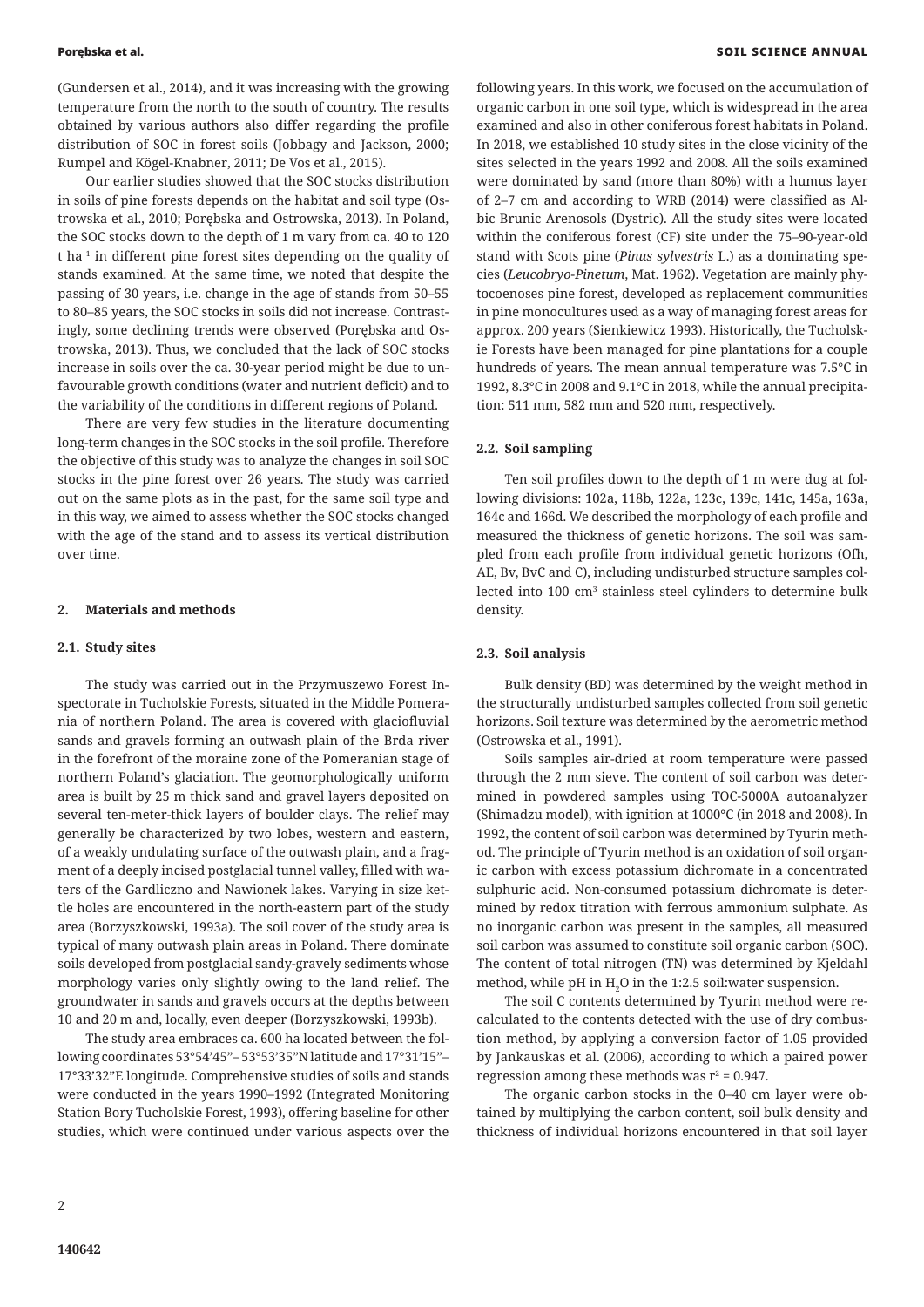and summing up the respective stocks of all soil horizons. For calculating the stocks, account was taken of the following horizons: Ofh, AE and Bv, however, when the Bv horizon was deeper reaching only a part of its thickness was used in calculations; and in the opposite case the BvC horizon was partly taken into account.

The SOC stocks of soil profile down to 1 m was calculated by summing up the respective OC stocks of all horizons of that profile. In the calculations only a part of C horizon was taken into account to obtain a thickness of the layer to a depth of 1 m. It was possible to calculate the SOC stocks to the depth of 1 m only for data acquired in the years 2008 and 2018, since the study in 1992 did not embrace the level of parent rock.

Given the high homogeneity of the soils examined, and the need for referring the results obtained in 2018 to the archive data, account was taken of the average values  $(n = 10)$  of soil properties determined for the respective genetic horizons. The significance of differences between years was determined on the basis of analysis of variance and Tukey's HSD test (honest significant difference test).

Chemical analyses were conducted at the accredited laboratory of the Institute of Environmental Protection – National Research Institute.

# **3. Results**

The soils have a typical sequence of genetic horizons: Ofh– AE–Bv–BvC–C. The thickness of the organic horizon Ofh has practically remained unchanged since the onset of the study, fluctuating between 3 and 7 cm at present, whereas in 1992 it was oscillating between 2 and 6 cm (Table 1). The humic AE horizon is from 5 to 16 cm thick, what is considered typical of local variability of the entire soil cover, taking into account, for example, the local land relief. The thickness of the horizon Bv ranges from 17 to 35 cm what is typical of formation of the horizon in the cover zone of periglacial transformations.

Minor morphological changes, observed in soil profiles, provide evidence of the stability of both the organic and mineral horizons within the period 1992–2018. The texture of soils sampled from all the profiles is typical of sandy soils, with insignificant enrichment in silt and clay particles only in subsurface layers, which may reach down to the Bv horizon at the deepest. The morphological homogeneity of soils is corroborated by the low variability in their bulk density (Table 1).

All the soils examined belong to acid soils with pH in the Ofh horizon oscillating in the range 3.7–4.4, in the AE horizon – from 4.0 to 4.4, in the Bv horizon – from 4.7 to 5.1, likewise as in the BvC and C horizons (Table 1).

The mean contents of SOC and TN as well as the mean SOC stocks in genetic horizons decrease with increasing depth of soil profile (Table 2). The SOC stocks levels calculated for genetic horizons in the past and present are difficult to compare due to spatial diversity even within the same soil type. The thickness of soil horizons varies between profiles by a few or even a dozen cm, which affects the amount of SOC stocks in a given horizon. Therefore, the amount of SOC stocks stored in the 0–40 cm layer, and in the whole soil profile down to the depth of 1 m, was adopted as a more objective indicator.

A declining trend was observed for the average SOC stocks from 0 to 40 cm which decreased by ca. 10% between 1992 and 2008, whereas, in the following period between 2008 and 2018, by a further 5% (Table 3). It can be estimated that over the period examined the SOC accumulation decreased by 0.28 t ha<sup>-1</sup>  $y$ <sup>-1</sup>, although the regression line was not significant (negative trend,  $R^2 = 0.084$ ).

**Table 1**

Physical properties of the horizons of Albic Brunic Arenosol (Dystric) in 1992 and 2018

| Horizon               | Parameter     | $1992(n = 10)$        |              |                       |                 |                             |             |                 | $2018 (n = 10)$                    |             |
|-----------------------|---------------|-----------------------|--------------|-----------------------|-----------------|-----------------------------|-------------|-----------------|------------------------------------|-------------|
|                       |               | Sand<br>$\frac{0}{0}$ | Clay<br>$\%$ | Silt<br>$\frac{0}{0}$ | Thickness<br>cm | BD<br>$g \, \text{cm}^{-3}$ | pH          | Thickness<br>cm | <b>BD</b><br>$g \, \text{cm}^{-3}$ | pH          |
| Ofh                   | $Mean \pm SD$ |                       |              |                       | 4±1             | $0.10 \pm 0.02$             |             | 5±1             | $0.10 \pm 0.02$                    |             |
|                       | min-max       |                       |              |                       | $2 - 6$         | $0.09 - 0.15$               | $3.4 - 3.9$ | $3 - 7$         | $0.08 - 0.13$                      | $3.7 - 4.4$ |
| AE                    | $Mean \pm SD$ | $89 + 3$              | 5±3          | 5±2                   | 9±3             | $1.35 \pm 0.08$             |             | $12 + 3$        | $1.35 \pm 0.09$                    |             |
|                       | min-max       | $83 - 93$             | $2 - 11$     | $4 - 9$               | $4 - 14$        | $1.22 - 1.47$               | $3.4 - 4.3$ | $5 - 16$        | $1.18 - 1.49$                      | $4.0 - 4.4$ |
| <b>B</b> sv           | $Mean \pm SD$ | $90 + 4$              | 6±4          | $4\pm2$               | 5±1             | $1.45 \pm 0.07$             |             | n.d.            | n.d.                               | n.d.        |
|                       | min-max       | $81 - 94$             | $3 - 16$     | $1 - 6$               | $4 - 8$         | $1.39 - 1.60$               | $4.0 - 4.8$ |                 |                                    |             |
| <b>B</b> <sub>V</sub> | $Mean \pm SD$ | $93 + 2$              | $4\pm2$      | 3±1                   | $16 + 7$        | $1.50 \pm 0.21$             |             | $25 + 5$        | $1.56 \pm 0.07$                    |             |
|                       | min-max       | $90 - 95$             | $1 - 6$      | $1 - 5$               | $7 - 27$        | $1.45 - 1.59$               | $4.5 - 5.0$ | $17 - 35$       | $1.45 - 1.67$                      | $4.7 - 5.1$ |
| <b>BvC</b>            | $Mean \pm SD$ | $96 \pm 1$            | $2 + 2$      | $2 \pm 1$             | $12 + 6$        | $1.59 \pm 0.05$             |             | $22 + 7$        | $1.63 \pm 0.04$                    |             |
|                       | min-max       | $95 - 97$             | $0 - 5$      | $0 - 3$               | $5 - 20$        | $1.50 - 1.65$               | $4.7 - 6.0$ | $13 - 35$       | $1.57 - 1.73$                      | $4.7 - 5.2$ |
| $\mathcal{C}$         | $Mean \pm SD$ | n.e.                  | n.e.         | n.e.                  | n.e.            | n.e.                        | n.e.        | $37+9$          | $1.60 \pm 0.08$                    |             |
|                       | min-max       |                       |              |                       |                 |                             |             | $25 - 52$       | $1.41 - 1.68$                      | $4.8 - 5.1$ |

Abbreviations: SD – standard deviation, BD – bulk density, n.d. – not determined, n.e. – no examined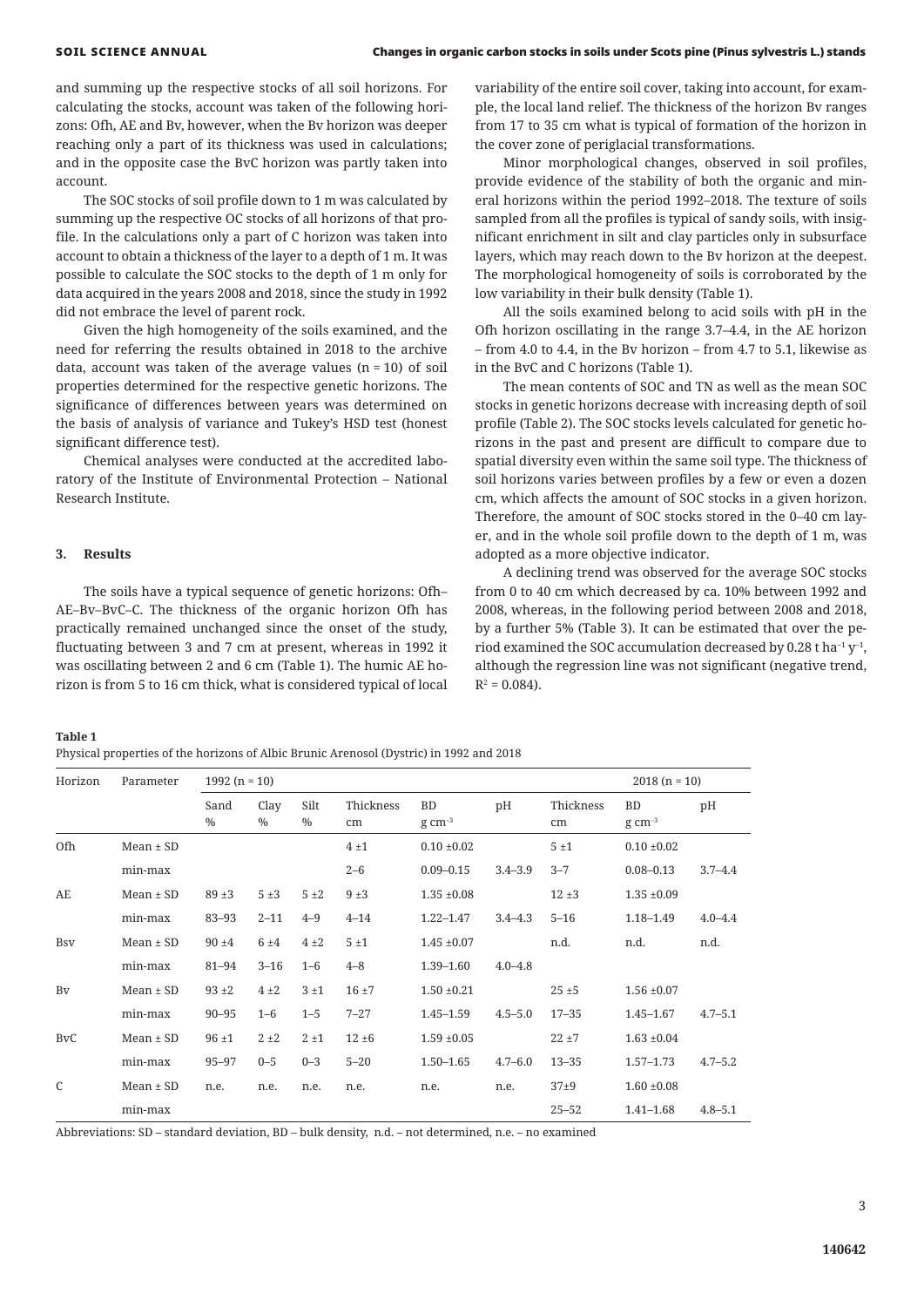# **Table 2**

SOC and TN contents, C/N values as well as SOC stocks in soil horizons in 1992, 2008 and 2018 (mean values and standard deviation, mean: n = 10 for 1992, n = 7 for 2008, n = 10 for 2018)

| Year | Horizon                 | <b>SOC</b><br>$\%$ | TN                   | C: N            | SOC stocks<br>t $ha^{-1}$ |
|------|-------------------------|--------------------|----------------------|-----------------|---------------------------|
| 1992 | Ofh                     | $35.58 + 3.53a$    | $1.091 + 0.151$ a    | $32.6 \pm 3.61$ | $14.81 + 4.95$ a          |
|      | AE                      | $1.64 \pm 0.62$ b  | $0.069 \pm 0.042$ b  | $23.7 \pm 5.4$  | $19.24 \pm 8.20$ a        |
|      | <b>B</b> <sub>V</sub> s | $1.05 \pm 0.27$    | $0.041 \pm 0.010$    | $25.6 \pm 4.5$  | $8.02 \pm 2.76$           |
|      | Bv                      | $0.55 \pm 0.22$ b  | $0.024 \pm 0.007$ b  | $22.0 \pm 3.0$  | $11.87 \pm 5.02$ a        |
|      | <b>BvC</b>              | $0.18 \pm 0.08$ b  | n.d.                 | n.d.            | $3.52 + 2.72$ a           |
|      | $\mathsf{C}$            | n.d.               | n.d.                 | n.d.            | n.d.                      |
| 2008 | Ofh                     | $42.18 \pm 2.74$ b | $1.099 + 0.208$ a    | $39.4 \pm 6.3$  | $20.70 \pm 5.65$ a        |
|      | AE                      | $0.95 \pm 0.16$ a  | $0.030 \pm 0.008$ a  | $32.7 + 7.5$    | $17.56 \pm 3.66$ a        |
|      | Bv                      | $0.30 \pm 0.15$ a  | $0.016 \pm 0.005$ ab | $17.5 \pm 5.3$  | $10.87 \pm 5.00$ a        |
|      | <b>BvC</b>              | $0.08 \pm 0.01$ a  | $0.009 + 0.003$      | $8.0 \pm 0.9$   | $4.58 + 1.36$ a           |
|      | $\mathcal{C}$           | $0.08 \pm 0.01$    | $0.005 \pm 0.004$    | n.d.            | $3.77 \pm 1.45$           |
| 2018 | 0fh                     | $41.24 \pm 3.54$ b | $1.165 + 0.140$ a    | $35.7 \pm 3.8$  | $20.65 \pm 6.29$ a        |
|      | AE                      | $0.82 \pm 0.32$ a  | $0.034 \pm 0.012$ a  | $25.0 \pm 6.6$  | $13.53 + 7.25$ a          |
|      | Bv                      | $0.30 \pm 0.09$ a  | $0.015 \pm 0.004$ a  | $20.1 \pm 3.2$  | $11.65 \pm 4.01$ a        |
|      | <b>BvC</b>              | $0.09 \pm 0.05$ a  | $0.006 \pm 0.003$    | $15.6 \pm 5.5$  | $2.92 + 1.59$ a           |
|      | $\mathsf{C}$            | $0.03 \pm 0.02$    | $0.003 \pm 0.001$    | $9.5 \pm 3.0$   | $1.56 \pm 0.73$           |

#### Porębska et al. SOIL SCIENCE ANNUAL

**Table 3**

Organic carbon stocks (t ha–1) in the 0–40 cm soil layer in 1992, 2008 and 2018 (mean: n = 10 for 1992, n = 7 for 2008, n = 10 for 2018)

| Year | Mean SOC stocks   | $min - max SOC$<br>stocks |
|------|-------------------|---------------------------|
| 1992 | 53.6 $\pm$ 13.8 a | 37.4–70.6                 |
| 2008 | $48.4 \pm 6.0 a$  | $42.2 - 57.5$             |
| 2018 | $46.0 + 11.9$ a   | $27.2 - 67.0$             |

The same letters mean that differences between the year are not significant

Abbreviations: SOC – soil organic carbon, TN – total nitrogen; the same letters in soil horizons mean that differences between the year are not significant (significant at  $p < 0.05$ )

When comparing the contents of SOC found in the entire soil profile between 2008 and 2018, it was noted that the average SOC stocks down to 1 m was 57.5 t ha<sup>-1</sup> in 2008 while in 2018 was lower by ca. 9% and attained 52.3 t ha<sup>-1</sup>, but the differences were not significant. In 2008, the SOC stocks in the Ofh horizon accounted for 36% of the stocks down to 1 m, ca. 30% in the AE horizon, 19% in the Bv horizon, whereas, in 2018, the respective amounts were: 40%, 27% and 23%, consequently, 85–90% of carbon accumulated in the soil occurred in the above horizons. The SOC stocks in the 0–40 cm layer accounted for ca. 84–88% of the SOC pool down to 1 m. Mean values of SOC stocks for soil horizons in 2008 and 2018 are presented in Fig. 1.

The distribution of SOC in soil profile was similar in 2008 and 2018 (Fig. 2), however, the contribution of Ofh and Bv ho-



**Fig. 1.** Mean soil organic carbon stocks in soil horizons in 2008 and 2018 (error bars represent standard deviation)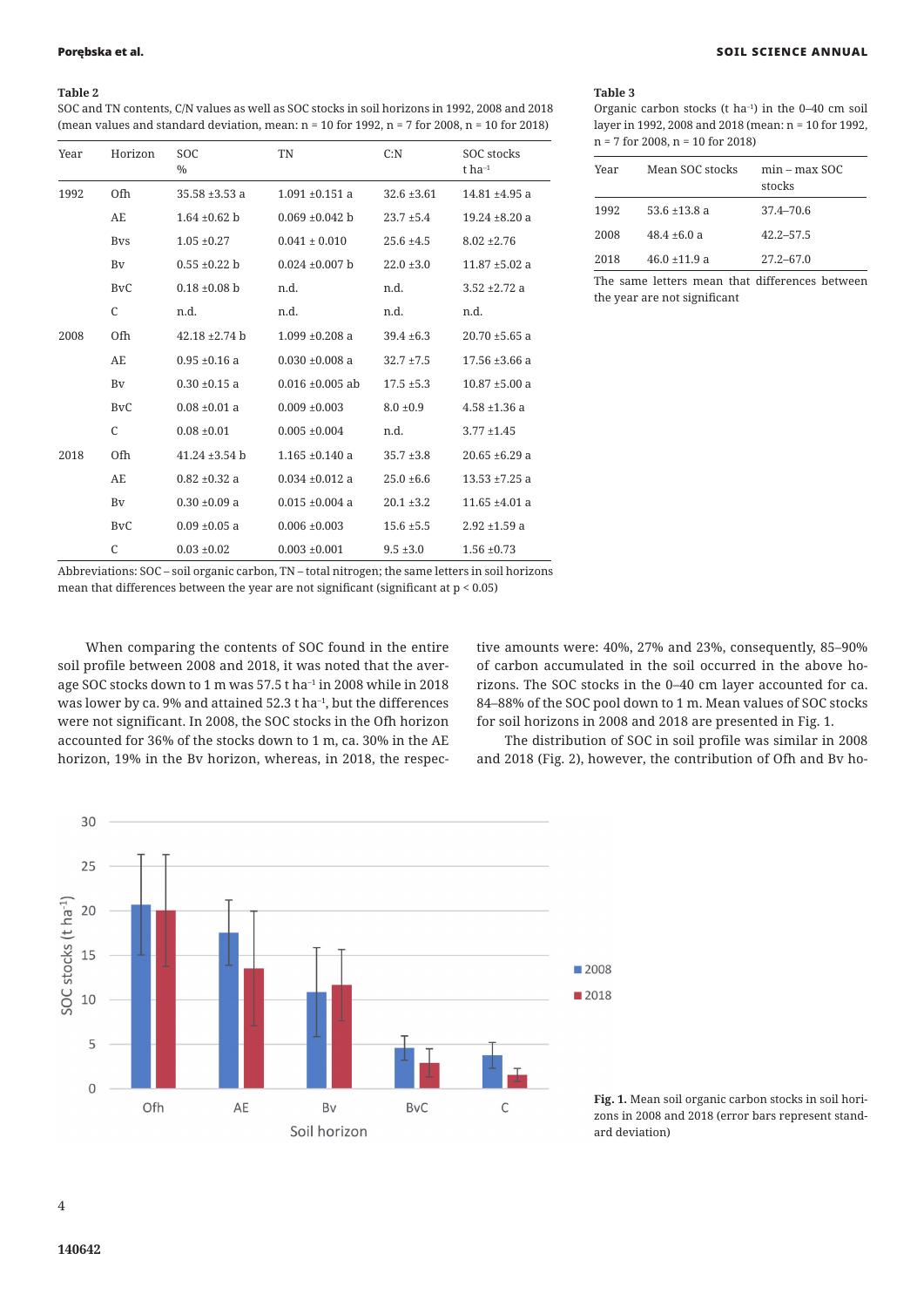

rizons was slightly higher in 2018, and that of AE, BvC and C horizons – lower, which testifies to a lower rate of organic matter migration to BvC and C horizons and this may be related to water condition depending on the rainfall and temperature.

#### **4. Discussion**

The research was carried out on the plots in one forest complex (Tucholskie Forest), in Scots pine stands, for one type of soil to minimize spatial variability connected with different soil types and forest sites. The C accumulation proceeds successively from the soil surface down into the soil profile. The vertical distribution of SOC stocks in soils of coniferous forest sites depends on soil type and site quality (Ostrowska et al., 2010; Porębska and Ostrowska, 2013). The results of the study, carried out in the pine forest with Albic Brunic Arenosol (Dystric) soil developed from sands, show that 80–90% of SOC stocks is stored in the main plant rooting zone, i.e. to the depth of 40 cm, while 40% of SOC stocks fall for the organic horizon. According to Jobbagy and Jackson (2000), the vertical distribution of SOC stocks is similar in soils of both deciduous and coniferous forests, i.e. ca. 50% SOC is stored in the 0–20 cm layer, ca. 70% down to the depth of 40 cm, while the remaining up to 30% in the 40–100 cm layer. Rumpel and Kögel-Knabner (2011) highlighted the possibility for the accumulation of considerable amounts of C in subsoil layers, below 40 cm, reporting that, in some ecosystems, the half of C stabilized in soils is stored in subsoil horizons.

The SOC stocks down to 1 m in the Albic Brunic Arenosol (Dystric) soil is 52.3 t ha<sup>-1</sup> and is contained in the range of values found earlier for other pine forest in Poland (Ostrowska et al., 2010; Porębska and Ostrowska, 2013). According to Baritz et al. (2010), the SOC stocks in soils of the European forests ranges from 1.3 to 70.8 t C ha<sup>-1</sup> for the O-laver, and from 11.3 to 126.3 t C ha–1 for the mineral soil 0–20 cm. In the Nordic region, the SOC stocks down to 1 m varies from  $\leq 50$  to more than 200 t C ha<sup>-1</sup> (Gundersen et al., 2014), while in the Bavarian forests, the average SOC stocks in the first 1 m layer is 9.8 kg m–2 (Wiesmeier et al., 2013). According to Achat et al. (2015), the average SOC stocks in the whole organic plus mineral soil profile for temperate European forests reaches  $95$  t C ha<sup>-1</sup>, while according to De Vos et al. (2015), average SOC stocks achieves in mineral soil 108 t C ha–1 and  $22 \pm C$  ha<sup>-1</sup> in the forest bottom.

**Fig. 2.** Mean distribution of SOC stocks in soil profile in 2008 and 2018

Thus, the values of SOC stocks may differ even quite considerably between authors, depending on the conditions of stand growth (climatic and soil) and stand age as well as the methods of determination. Soils are sampled from layers varying in thickness or individual genetic horizons, and the content of soil C is determined using either dry or wet combustion methods, while coefficients for recalculation to compare the results obtained by the above methods vary from 1.05 to 1.2 (Łabętowicz et al., 1997; Jankauskas et al., 2006; Józefowska and Miechówka, 2011; Barancikova and Makovnikova, 2015).

The SOC stocks estimated at a given time do not indicate whether and to what extent that stock increases/decreases during the stand growth. Generally, soil C accumulation depends on the decomposition rate of organic matter and the capacity for C migration down the soil profile so the stocks of C in the soil are affected by the balance between C input from vegetation and C losses as a result of decomposition (Matos et al., 2010; Stergiadi et al., 2016; Ziegler et al., 2017). The C stocks in the soil declines when there is a change in the production cycle. Restoring the SOC pool to the level accumulated in the previous production cycle requires about 50 year-long period of stand growth (Stevens and van Wesemael, 2008) and, afterwards, the C stocks increases with the increasing stand age (Seely et al., 2010; Liu et al., 2017; Bečvářová et al., 2018). Conversely, Chen et al. (2013) suggest that the SOC stocks in the surface soil layer achieve a steady level after ca. 20 years, and then maintain a stable level, which depends on C input and organic matter decomposition. Our results provide evidence that in pine stands, which at the onset of the study, in 1992, were 50–65-year-old, the SOC stocks did not increase after almost three decades of stand growth, quite the contrary, a declining trend was observed. Similar trends were noted in our previous studies carried out in other types of forest sites (Porębska and Ostrowska, 2013).

Losses of SOC from soils were reported by various authors (Conant et al., 2008; von Lützow and Kögel-Knaber, 2009; Melillo et al., 2011; Prietzel and Christophel, 2014), who ascribed the losses to increasing temperatures. Smith et al. (2007) provided evidence that annual C losses in forest soils in Central Europe fluctuated by ca. 0.05%. Causes underlying these losses may be linked both to a decreased biomass input to the soil surface and enhanced biomass decomposition with CO<sub>2</sub> emission to the atmosphere. The decomposition rate of organic matter on the soil surface, which conditions its migration down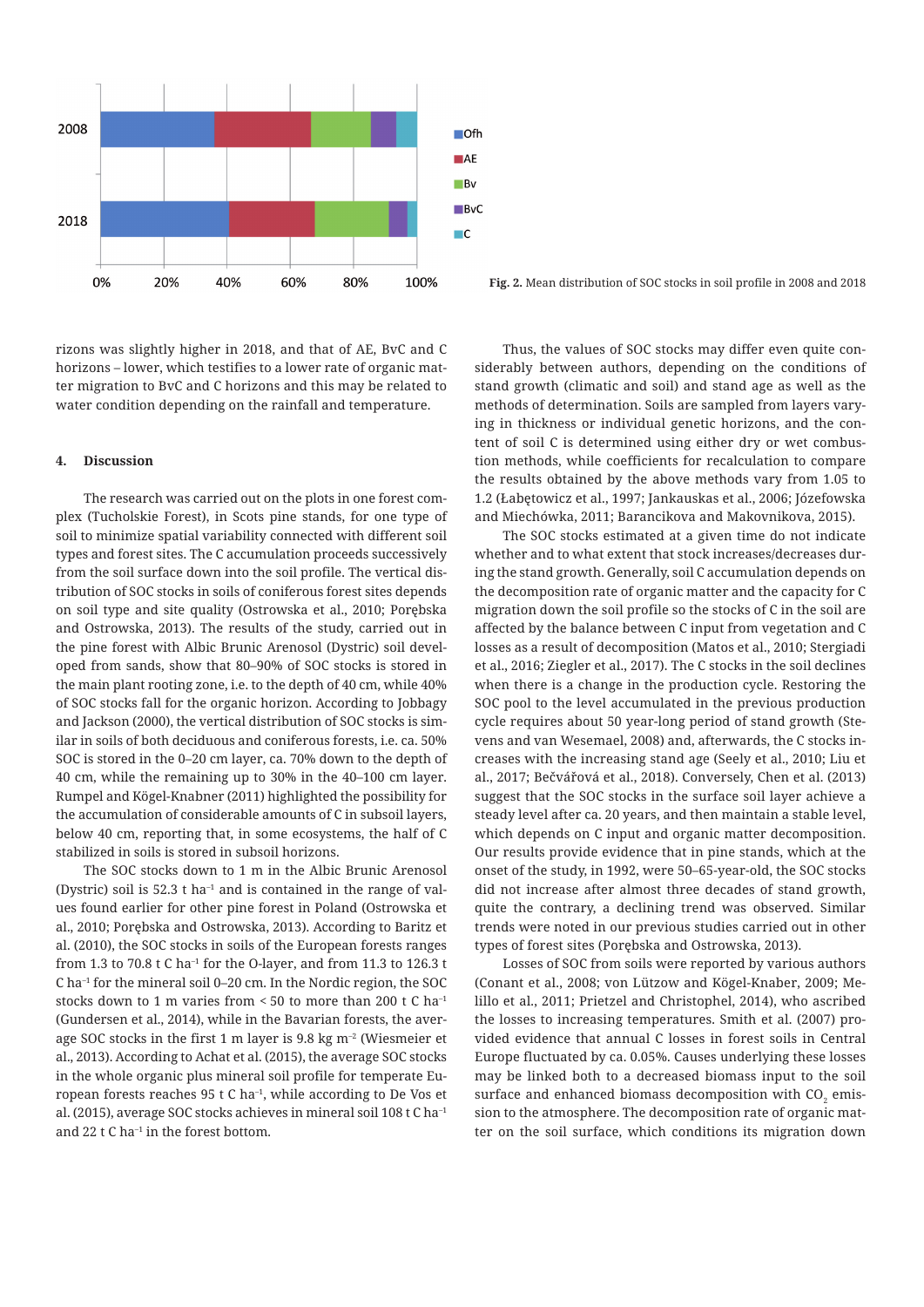into the soil profile, was generally estimated based on the rate of decrease in the C/N ratio. However, the increased input of anthropogenic N to the soil environment, which was observed over the past decades, significantly decreases the value of the above ratio (Ostrowska and Porębska, 2015). Thus, we suggest that with the recent level of climate change and  $CO<sub>2</sub>$  emission to the atmosphere, the input of biomass to the soil surface may decrease, while its decomposition rate increase. The observed declining trend for the SOC stocks may be even more noticeable in the subsequent cycles of stand production.

# **5. Conclusions**

Based on the results obtained, it can be stated that about 85–90% of the total SOC stocks is stored in 0–40 cm, i.e. in the rooting layer, while ca. 40% of the stocks is accumulated in the organic horizon. In Scots pine forest, the SOC stocks down to the depth of 40 cm in Albic Brunic Arenosol (Dystric) sandy soil decreased by ca. 15% over 26 years, i.e. throughout the stand growth from the age of ca. 50–65 to 75–90 years. Over the past 10 years, the SOC stocks decreased by 5% in the 0–40 cm layer, and by 9% in the 0–100 cm layer. The observed decrease in the SOC stocks is statistically insignificant. This may indicate the relative stabilization of the SOC stocks in mature stands. Nevertheless, the research shows a decreasing trend which should be examined in the future.

A general conclusion is that forest stands, especially during the vegetation season, have the potential to decrease CO $_{_2}$  emission to the atmosphere and C accumulation in the tree biomass. Thus, forest stands may, to a certain extent, counterbalance CO<sub>2</sub> input/output to and from the atmosphere by C sequestration and accumulation in biomass. However, our results point out that, for Central Europe poor sandy forest soils could not be of particular importance for CO $_{\textrm{\tiny{2}}}$  withdrawal from the atmosphere, though they constitute a large reservoir of organic carbon.

### **Acknowledgments**

The study was supported by the subsidies for statutory activities provided by the Ministry of Science and Higher Education of the Republic of Poland. The authors thank Professor Apolonia Ostrowska for her useful comments and substantive discussion. We also thank Ms Izabela Grzegorczyk for her help in field soil sampling and Mr Mirosław Cimoch for his help in sample preparation and laboratory analyses. The authors greatly appreciate the reviewers as their comments were very helpful to improvement of the manuscript.

#### **References**

- Achat, D.L., Fortin, M., Landmann, G., Ringeval, B., Augusto, L., 2015. Forest soil carbon is threatened by intensive biomass harvesting. Scientific Reports 5, 15991. https://doi.org/10.1038/srep15991
- Allen, D.E., Singh, B.P., Dalal, R.C., 2011. Soil health indicators under climate change: A review of current knowledge. [In:] Soil Health and

Climate Change. Eds. Singh, B., Cowie, A., Chan, K. Soil Biology, vol 29. Springer, Berlin, Heidelberg https://doi.org/10.1007/978-3-642- 20256-8\_2

- Barancikova, G., Makovnikova, J., 2015. Comparison of two methods of soil organic carbon determination. Polish Journal of Soil Science 48(1), 47–56. http://dx.doi.org/10.17951/pjss.2015.48.1.47
- Baritz, R., Seufert, G., Montanarella, L., Van Ranst, E., 2010. Carbon concentrations and stocks in forest soils of Europe. Forest Ecology and Management 260(3), 262–277. https://doi.org/10.1016/ j.foreco.2010.03.025
- Bečvářová, P., Horváth, M., Šarapatka, B., Zouhar, V., 2018. Dynamics of soil organic carbon (SOC) content in stands of Norway spruce (*Picea abies*) in central Europe. iForest 11, 734–742. https://doi.org/10.3832/ ifor2521-011
- Błońska, E., Lasota, J., 2017. Soil organic matter accumulation and carbon fractions along a moisture gradient of forest soils. Forests 8, 448. https://doi.org/10.3390/f8110448
- Borzyszkowski, J., 1993a. General characteristics of the Bory Tucholskie Integrated Monitoring Station. [In:] Integrated Monitoring Station Bory Tucholskie*.* IOŚ Warszawa, Poland, 45–56 (in Polish).
- Borzyszkowski, J., 1993b. Soil morphology and soil texture in the Integrated Monitoring Station Bory Tucholskie. [In:] Integrated Monitoring Station Bory Tucholskie, IOŚ Warszawa, Poland, 65–73 (in Polish).
- Bouriaud, O., Don, A., Janssens, I.A., Marin, G., Schulze, E.D., 2019. Effects of forest management on biomass stocks in Romanian beech forests. Forest Ecosystems 6:19, https://doi.org/10.1186/s40663-019- 0180-4
- Callesen, I., Stupak, I., Georgiadis, P., Johannsen, V.K., Řstergaard, H.S., Vesterdal, L., 2015. Soil carbon stock change in the forests of Denmark between 1990 and 2008. Geoderma Regional 5, 169–180. https://doi.org/10.1016/j.geodrs.2015.06.003
- Chen, G.S., Yang, Z.J., Gao, R., Xie, J.S., Guo, J.F., Huang, Z.Q., Yang, Y.S., 2013. Carbon storage in a chronosequence of Chinese fir plantations in southern China. Forest Ecology and Management 300, 68–76. https://doi.org/10.1016/j.foreco.2012.07.046
- Conant, R.T., Drijber, R.A., Haddix, M.L., Parton, W.J., Paul, E.A., Plante, A.F., Six, J., Steinweg, J.M., 2008. Sensitivity of organic matter decomposition to warming varies with its quality. Global Change Biology 14, 868–877. https://doi.org/10.1111/j.1365-2486.2008.01541.x
- De Vos, B., Cools, N., Ilvesniemi, H., Vesterdal, L., Vanguelova, E., Carnicelli, S., 2015. Benchmark values for forest soil carbon stocks in Europe: Results from a large-scale forest soil survey. Geoderma 251– 252, 33–46. https://doi.org/10.1016/j.geoderma.2015.03.008
- Dovydenko, N., 2004. Contents of carbon in soil of selected pine and spruce stands occurring on post-agricultural lands. Leśne Prace Badawcze 2, 49–66 (in Polish).
- Gross, C.D., James, N.J., Harrison, R.B., 2018. Thinning treatments reduce deep soil carbon and nitrogen stocks in a coastal Pacific Northwest forest. Forests 9(5), 238. https://doi.org/10.3390/f9050238
- Gruba, P., Socha, J., 2016. Effect of parent material on soil acidity and carbon content in soils under silver fir (*Abies alba* Mill.) stands in Poland. Catena 140, 90–95. https://doi.org/10.1016/j.catena.2016.01.020
- Grüneberg, E., Ziche, D., Wellbrock, N., 2014. Organic carbon stocks and sequestration rates of forest soils in Germany. Global Change Biology 20, 2644–2662. https://doi.org/10.1111/gcb.12558
- Gundersen, P. (Ed.), Ginzburg Ozeri, S., Vesterdal, L., Bárcena, T.G., Sigurdsson, B.D., Stefansdottir, H.M., Lazdina, D., 2014. Forest soil carbon sink in the Nordic region. Frederiksberg: Department of Geosciences and Natural Resource Management, University of Copenhagen, Denmark, IGN Report, 37 pp. www.ign.ku.dk
- Hagedorn, F., Machwitz, M., 2007. Controls on dissolved organic matter leaching from forest litter grown under elevated atmospheric CO2. Soil Biology and Biochemistry 39(7), 1759–1769. https://doi. org/10.1016/j.soilbio.2007.01.038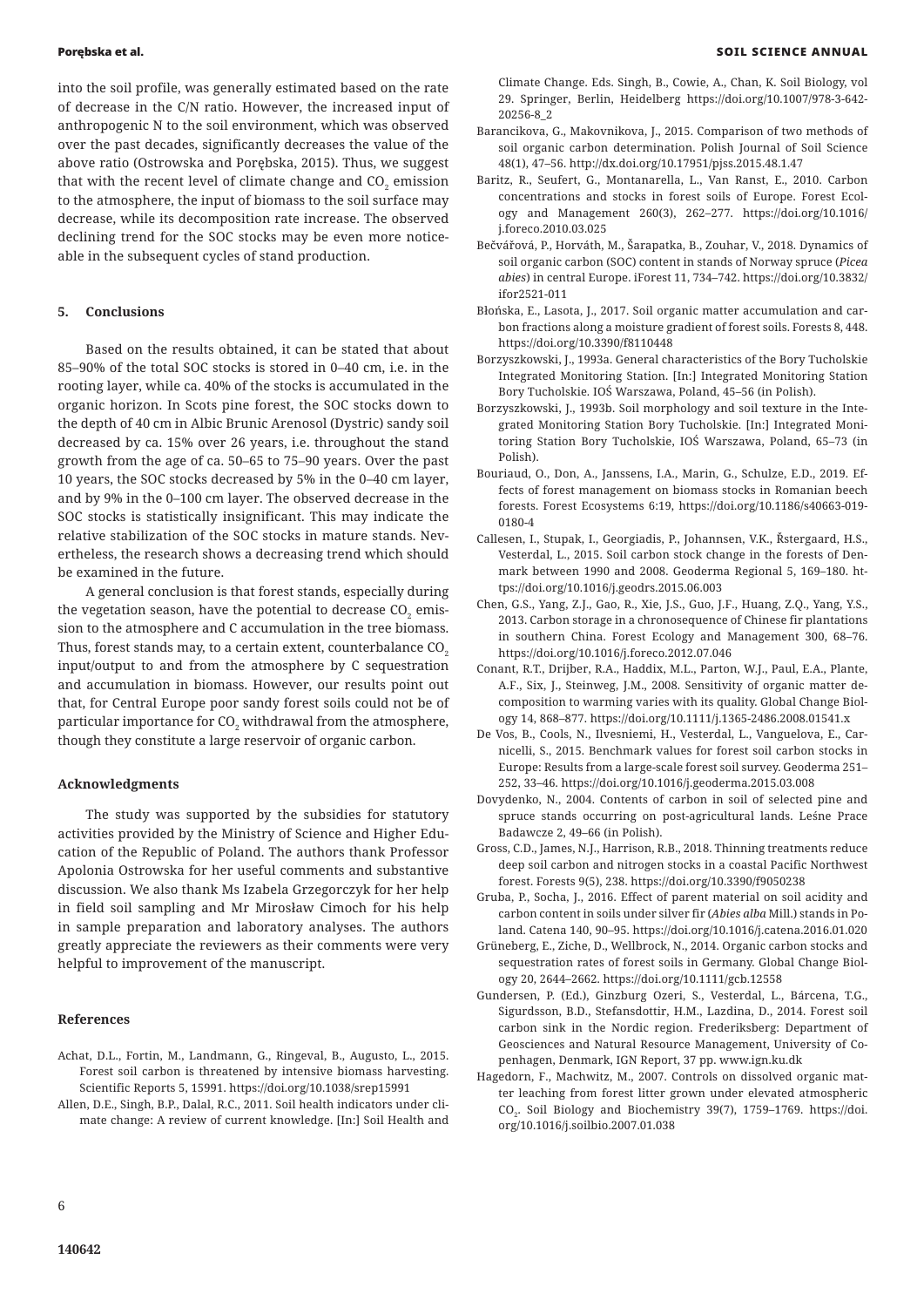- Hou, G., Delang, C.O., Lu, X., Gao, L., 2019. Soil organic carbon storage varies with stand ages and soil depths following afforestation. Annals of Forest Research 62(1), 3–20. https://doi.org/10.15287/ afr.2018.1294
- Integrated Monitoring Station Tucholskie Forest*,*1993. Ostrowska A. Ed. Environmental Protection Institute, Warsaw, Poland, p. 155 (Stacja Kompleksowego Monitoringu Środowiska Bory Tucholskie. Instytut Ochrony Środowiska, Warszawa, in Polish).
- Jankauskas, B., Slepetiene, A., Jankauskiene, G., Fullen, M.A., Booth, C.A., 2006. A comparative study of analytical methodologies to determine the soil organic matter content of Lithuanian Eutric Albeluvisols. Geoderma 136, 763–773. https://doi.org/10.1016/ j.geoderma.2006.05.015
- Jobbagy, E.G., Jackson, R.B., 2000. The vertical distribution of soil organic carbon and its relation to climate and vegetation. Ecological Applications 10(2), 423–436. https://doi.org/10.1890/1051- 0761(2000)010[0423:TVDOSO]2.0.CO;2
- Józefowska, A., Miechówka, A., 2011. Comparison of the results of determining the organic carbon in soils of the Carpathian Foothills obtained by the Tiurin and dry combustion method (thermal method). Roczniki Gleboznawcze – Soil Science Annual 62(1), 65–69 (in Polish).
- Liu, Y., Lei, P., Xiang, W., Yan, W., Chen, X., 2017. Accumulation of soil organic C and N in planted forests fostered by tree species mixture. Biogeosciences 14, 3937–3945. https://doi.org/10.5194/bg-14-3937- 2017
- López-Marcos, D., Martinez-Riuz, C., Turrión, M-B., Jonard, M., Titeux, H., Ponette, Q., Bravo, F., 2018. Soil carbon stocks and exchangeable cations in monospecific and mixed pine forests. European Journal of Forest Research 137(6), 831–847. https://doi.org/10.1007/s10342- 018-1143-y
- Łabętowicz, J., Stępień, G., Ożarowski, G., 1997. Factors determining differences in organic C content determined by the Tiurin method and the direct method of dry combustion. Roczniki Gleboznawcze – Soil Science Annual 48(3/4), 74–81 (in Polish).
- Martin, M.P., Wattenbach, M., Smith, P., Meersmans, J., Jolivet, C., Boulonne, L., Arrouays, D., 2011. Spatial distribution of soil organic carbon stock in France. Biogeosciences 8(5), 1053–1065. https://doi. org/10.5194/bg-8-1053-2011
- Martinik, A., Knott, R., Krejza, J., Černý, J., 2018. Biomass production of *Betula pendula* stands regenerated in the region of allochthonous *Picea abies* dieback. Silva Fennica 52(5), article id 9985. https://doi. org/10.14214/sf.9985
- Matos, E.S., Freese, D., Ślązak, A., Bachmann, U., Veste, M., Hüttl, R.F., 2010. Organic-carbon and nitrogen stocks and organic carbon fractions in soil under mixed pine and oak forest stands of different ages in NE Germany. Journal of Plant Nutrition and Soil Science 173(5), 654–661. https://doi.org/10.1002/jpln.200900046
- Melillo, J.M., Butler, S., Johnson, J., Mohan, J., Steudler, P., Lux, H., Burrows, E., Bowles, F., Smith, R., Scott, L., Vario, Ch., Hill, T., Burton, A., Zhou, Y-M., Tang, J., 2011. Soil warming, carbon–nitrogen interactions, and forest carbon budgets. PNAS 108(23), 9508–9512. https:// doi.org/10.1073/pnas.1018189108
- Moffat, A.J, 2003. Indicators of soil quality for UK forestry. Forestry 76(5), 547–568. https://doi.org/10.1093/forestry/76.5.547
- Ostrowska, A., Gawliński S., Szczubiałka, Z., 1991. Methods of analysis and assessment of soil and plant properties. Catalog. Warszawa, IOŚ (in Polish)
- Ostrowska, A., Porębska, G., 2015. Assessment of the C/N ratio as an indicator of the decomposability of organic matter in forest soils. Ecological Indicators 49, 104–109. https://doi.org/10.1016/ j.ecolind.2014.09.044
- Ostrowska, A., Porębska, G., Kanafa, M., 2010. Carbon accumulation and distribution in profiles of forest soils. Polish Journal of Environmental Studies 19(6), 1307-1315.
- Porębska, G., Ostrowska, A., 2013. Assessment of C stock in forest soils in Poland over the last 30 years. Polish Journal of Environmental Studies 22(2), 503–510.
- Prietzel, J., Christophel, D., 2014. Organic carbon stocks in forest soils of the German Alps. Geoderma 221–222, 28–39. https://doi.org/10.1016/ j.geoderma.2014.01.021
- Rumpel, C., Kögel-Knabner, I., 2011. Deep soil organic matter A key but poorly understood component of terrestrial C cycle. Plant and Soil 338(1–2), 143–158. https://doi.org/10.1007/s11104-010-0391-5
- Schindlbacher, A., de Gonzalo, C., Díaz Pinés, E., Gorría, P., Matthews, B., Inclán, R., Zechmeister Boltenstern, S., Rubio, A., Jandl, R., 2010. Temperature sensitivity of forest soil organic matter decomposition along two elevation gradients. Journal of Geophysical Research 115, G03018, https://doi.org/10.1029/2009JG001191
- Schoenholtz, S.H., Van Miegroet, H., Burger, J.A., 2000. A review of chemical and physical properties as indicators of forest soil quality: challenges and opportunities. Forest Ecology and Management 138(1–3), 335–356. https://doi.org/10.1016/S0378-1127(00)00423-0
- Seely, B., Welham, C., Blanco, J.A., 2010. Towards the application of soil organic matter as indicator of forest ecosystem productivity; Deriving thresholds, developing monitoring systems and evaluating practices. Ecological Indicators 10(5), 999–1008. https://doi.org/10.1016/ j.ecolind.2010.02.008
- Shukla, M.K., Lal, R., Ebinger, M., 2006. Determining soil quality indicators by factor analysis. Soil and Tillage Research 87(2), 194–204. https://doi.org/10.1016/j.still.2005.03.011
- Sienkiewicz, J., 1993. Forest plant communities in the area of the Integrated Monitoring Station Bory Tucholskie. [In:] Integrated Monitoring Station Bory Tucholskie, IOŚ Warszawa, Poland, 111–124 (in Polish)
- Smith, P., Chapman, S., Scott, W., Black, H., Wattenbach, M., Milne, R., Campbell, C., Lilly, A., Ostle, N., Levy, P.E., Lumsdon, D.G., Millard, P., Towers, W., Zaehle, S., Smith, J.U., 2007. Climate change cannot be entirely responsible for soil carbon loss observed in England and Wales 1978–2003, Global Change Biology 13(12), 2605–2609. https:// doi.org/10.1111/j.1365-2486.2007.01458.x
- Stergiadi, M., van der Perk, M., de Nijs, T.C.M., Marc, F.P., Bierkens, M.F.P., 2016. Effects of climate change and land management on soil organic carbon dynamics and carbon leaching in northwestern Europe. Biogeosciences 13, 1519–1536. https://doi.org/10.5194/bg-13-1519-2016
- Stevens, A., van Wesemael, B., 2008. Soil organic carbon stock in the Belgian Ardennes as affected by afforestation and deforestation from 1868 to 2005. Forest Ecology and Management 256(8), 1527–1539. https://doi.org/10.1016/j.foreco.2008.06.041
- von Lützow, M., Kögel-Knaber, I., 2009. Temperature sensitivity of soil organic matter decomposition – what do we know? Biology and Fertility of Soils 46, 1–15. https://doi.org/10.1007/s00374-009-0413-8
- Wickland, K.P., Neff, J.C., 2008. Decomposition of soil organic matter from boreal black spruce forest: environmental and chemical controls. Biogeochemistry 87(1), 29–47. https://doi.org/10.1007/s10533- 007-9166-3
- Wiesmeier, M., Prietzel, J., Barthold, F., Spörlein, P., Geuß, U., Hangen, E., Reischl, A., Schilling, B., von Lützow, M., Kögel-Knaber, I., 2013. Storage and drivers of organic carbon in forest soils of southeast Germany (Bavaria) – Implications for carbon sequestration. Forest Ecology and Management 295, 162–172. https://doi.org/10.1016/ j.foreco.2013.01.025

WRB 2014. World Reference Base for Soil Resources. FAO, Rome.

- Yigini, Y., Panagos, P., 2016. Assessment of soil organic carbon stocks under future climate and land cover changes in Europe. Science of the Total Environment 557–558, 838–850. https://dx.doi.org/10.1016/ j.scitotenv.2016.03.085
- Zhang, X., Zhang, X., Han, H., Shi, Z., Yang, X., 2019. Biomass accumulation and carbon sequestration in an age-sequence of Mongolian pine plantations in Horqin sandy land, China. Forests 10, 197. https://doi.org/10.3390/f10020197